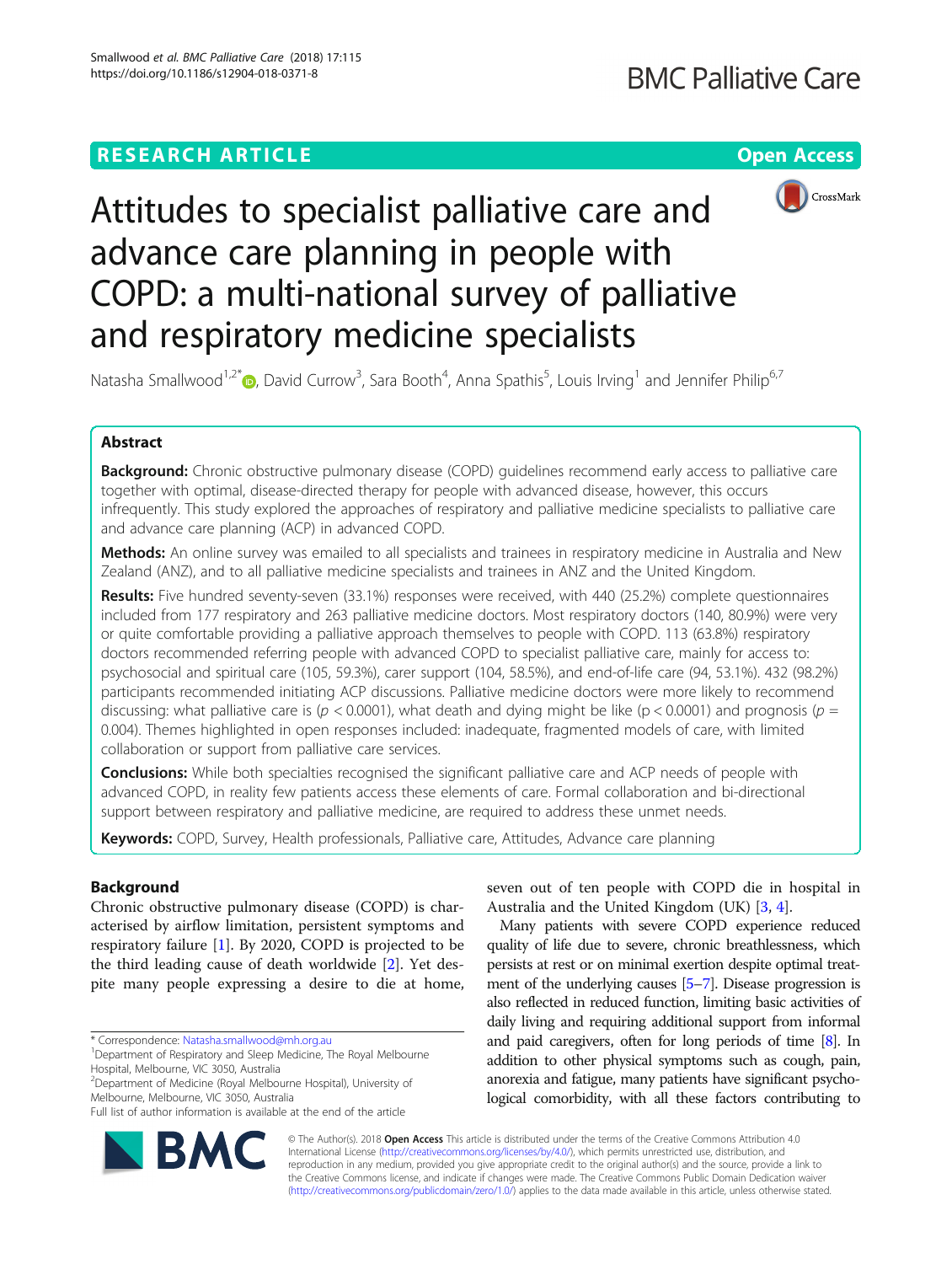reduced quality of life and increasing social isolation for both patients and caregivers [\[9](#page-6-0), [10\]](#page-6-0).

Given the significant physical, psychosocial and communication needs of people with COPD [[11\]](#page-6-0), guidelines recommend that patients with advanced disease should receive early access to palliative care in conjunction with optimal, disease-directed therapy [[1,](#page-6-0) [12\]](#page-6-0). Therefore all health professionals have a role in providing palliative care to their patients  $[12]$  $[12]$ . Indeed when palliative care is provided by the usual treating clinician (such as the general practitioner or a medical specialist), it is termed generalist palliative care or a *palliative approach* [[13](#page-6-0)]. By contrast, specialist palliative care is provided by health professionals who have specialist qualifications and/or significant experience in palliative care. Specialist palliative care teams not only support the usual treating clinician to offer a palliative approach, but have an important role in caring for people with challenging symptoms or complex needs [[12](#page-6-0)]. Thus a palliative approach and specialist palliative care are not separate entities, but may be complementary aspects of care for patients with advanced COPD.

Despite guidelines recommending palliative care for people with advanced COPD, referral to specialist palliative care service occurs infrequently [[14](#page-6-0)–[16](#page-6-0)]. Only 1.7% of patients with end-stage COPD in the USA were referred to specialist palliative care when admitted with an exacerbation [\[16](#page-6-0)]. Similarly, in the UK and Australia only 16.7–17.9% of COPD patients accessed any specialist palliative care in their last year of life [[15](#page-6-0), [17](#page-6-0), [18](#page-6-0)]. Yet people with severe COPD have documented needs which are similar to those of people at the end-of-life, irrespective of the underlying life-limiting illness [[19](#page-6-0)]. Advance care planning (ACP), which by definition should include discussion of each patient's palliative care wishes, also seldom occurs in routine practice [\[20](#page-6-0)–[22\]](#page-6-0).

Well-described barriers to accessing palliative care include difficulty prognosticating in COPD due to the variable disease trajectory [[23](#page-6-0), [24\]](#page-6-0), clinicians lacking time to discuss palliative care or being fearful of taking away hope [\[25](#page-6-0)], and availability of specialist palliative care from services which are already overburdened [\[26](#page-7-0), [27](#page-7-0)]. Given these issues, a survey was undertaken to explore physicians' knowledge and practices managing people with advanced COPD. This manuscript reports current beliefs and practices of respiratory and palliative medicine doctors regarding the role of specialist palliative care and advance care planning in patients with severe COPD.

## Methods

The full methodology including the research questionnaire utilised for this study have been published elsewhere [[28\]](#page-7-0), therefore the methods are summarised here.

A voluntary survey was designed for specialists and specialist trainees working in respiratory medicine in Australia and New Zealand (ANZ) and palliative medicine in ANZ and the United Kingdom (UK). The questionnaire included a case vignette describing an outpatient with severe COPD, receiving maximum disease modifying therapies and worsening, severe chronic breathlessness (modified Medical Research Council breathlessness score of 4). Survey participants were told the case patient did not have anxiety and was not in the terminal phase (last few days) of his illness. Respondents were asked to consider how they would manage the case patient or people with COPD similar to the case. All survey questions (including demographic information at the start of the survey) required an answer, before the re-

The link to the online survey (written in Survey Monkey) was distributed by the Thoracic Society of Australia and New Zealand, the Australian and New Zealand Society of Palliative Medicine, and the Association for Palliative Medicine of Great Britain and Ireland to their members. Each society member received two email invitations including the survey link, 2–4 weeks apart. The online survey was open to participants for six months from August 2015 to February 2016, with participants only able to submit one response from their IP address. Consent to participate was implied by completion of the survey questionnaire. Ethics approval was granted by the Melbourne Health Research Office (QA2014171). Separate ethics approvals from each specialist society were not required. Similarly health professional research studies that did not collect sensitive data, did not require ethics approval in the UK in 2015 [\[29](#page-7-0)].

spondent could proceed to the next question.

#### Statistical analysis

Demographic data and responses are reported descriptively using frequencies and proportions. The Pearson Chi-Square test was used to identify associations between participants' responses and exposure variables measured as proportions (age, gender, country, specialty, position and location of practice); and Student's t test was used for exposures measured as continuous numerical values (mean years worked in specialty and mean number of patients with severe COPD seen per month). Statistical analyses were performed using IBM SPSS Statistics Version 24.0, with a  $p$ -value of less than 0.05 indicating statistical significance. Free text responses to open ended questions were analysed using thematic analysis.

## Results

Five hundred and seventy-seven (33.0%) responses were received from 1047 doctors working in palliative medicine (323 in ANZ and 724 in the UK) and 702 working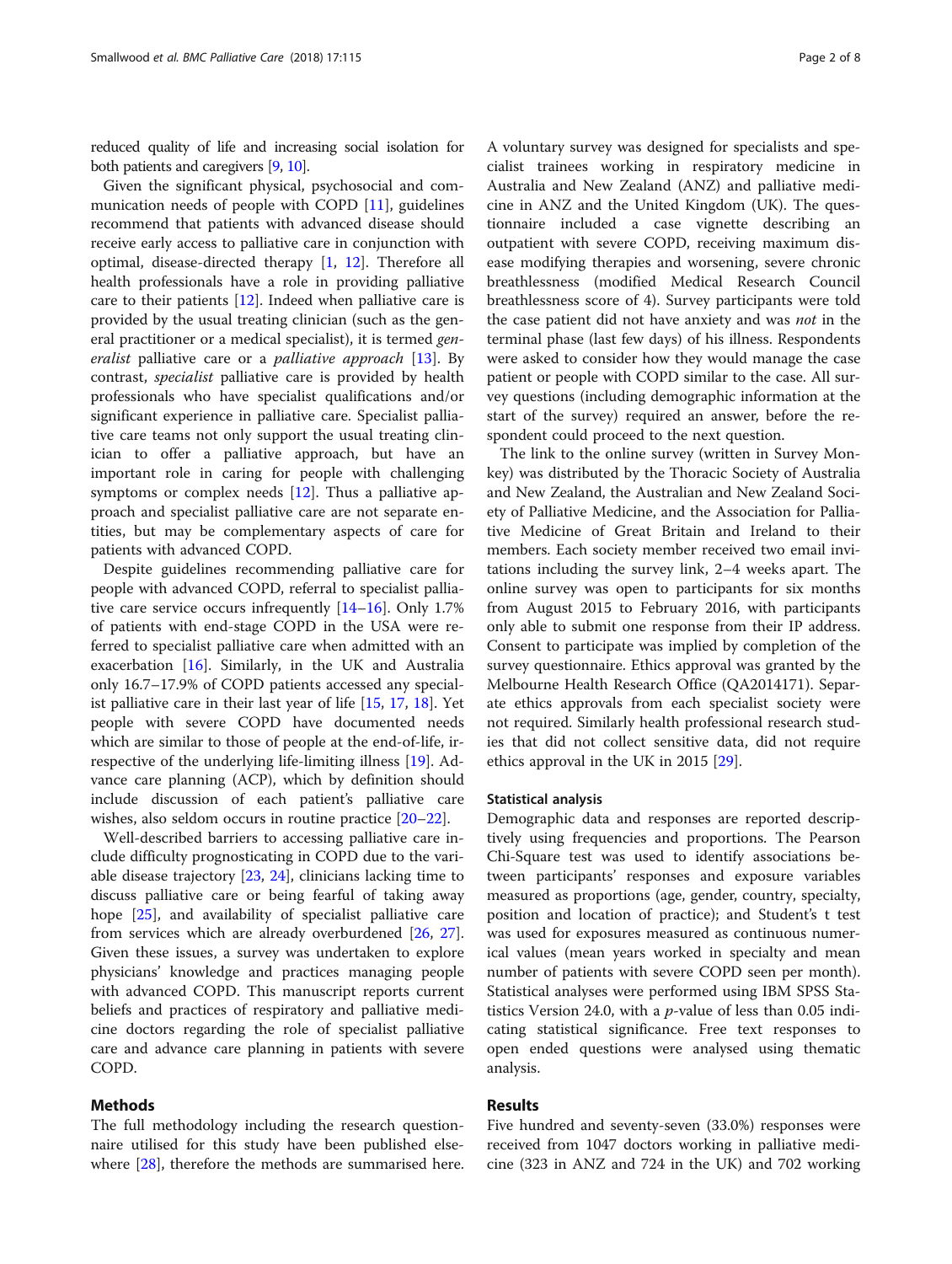in respiratory medicine who were emailed the survey link. Responses were excluded from participants who: provided incomplete responses regarding patient management (94), were not respiratory or palliative medicine doctors (35), or were non-medical (8). Of the 440 (25.2%) responses included, 263 (25.1%) were palliative medicine doctors and 177 (25.2%) participants were respiratory doctors (Table 1). Results from Australia and New Zealand were combined, given the smaller workforce and thus limited number of participants from New Zealand (21 palliative medicine specialists and 25 respiratory physicians).

The majority of respiratory doctors (140, 80.9%) reported being very or quite comfortable providing a palliative approach to people with COPD. Only eight (4.6%) respiratory participants were quite or very uncomfortable offering this care, and the remainder were neutral. Respiratory doctors' demographic characteristics and experience (including age, gender, country, specialty, position and location of practice, mean years worked in specialty and mean number of patients with severe COPD seen per month) were not associated with level of comfort providing a palliative approach.

Almost two thirds of respiratory doctors (113, 63.8%) recommended referring the person in the case vignette to specialist palliative care, with 90 (50.8%) recommending referring for long-term specialist palliative care input and 23 (13.0%) for an opinion only. Thirteen (7.3%) participants were uncertain if they would refer and the remainder would not. Female respiratory doctors were twice as likely as their male colleagues to recommend referral to the specialist palliative care service  $(OR = 2.0,$  95%CI = 1.0–3.9,  $p = 0.048$ ). No other demographic characteristics or experience were associated with respiratory doctors recommending referral to specialist palliative care.

Respiratory doctors referred people with COPD for many reasons including for: psychosocial and spiritual care (105, 59.3%), carer support including future bereavement support (104, 58.5%), and end-of-life care (94, 53.1%) (Table [2\)](#page-3-0). Of the 64 (36.2%) respiratory physicians who would not or were unsure if they would refer to specialist palliative care, 27 (15.3%) reported being able to provide a palliative approach themselves, 19 (10.7%) reported difficulty accessing palliative care in their location and 13 (7.3%) thought the person described in the case vignette was unlikely to die within the next 12 months.

Nearly all doctors working in both respiratory (172, 97.2%) and palliative medicine (260, 98.9%) reported that they would initiate a discussion with the person in the case vignette (or similar people) regarding prognosis and advance care planning. Only 4 doctors (all respiratory) reported that they would not initiate this discussion with the person in the case vignette (or similar patients), with 2 reporting lack of time as a barrier. Holding the belief that advance care planning should be undertaken was not associated with any of the participants' demographic characteristics or experience for each specialty.

Both specialist groups recommended discussing multiple topics during ACP conversations including: mechanical ventilation and/or intensive care unit admission in the future, the utility of cardiopulmonary resuscitation, and the nature and role of palliative care (Table [3](#page-4-0)).

|                                        | Palliative Medicine ( $n = 263$ ) |                |                 | Respiratory Medicine | Specialties Compared |
|----------------------------------------|-----------------------------------|----------------|-----------------|----------------------|----------------------|
|                                        | ANZ $(n = 129)$                   | UK $(n = 134)$ | All $(n = 263)$ | ANZ $(n = 177)$      |                      |
| Female                                 | 80 (62.0%)                        | 112 (83.6%)    | 192 (73.0%)     | 61 (34.4%)           | p < 0.0001           |
| Age                                    |                                   |                |                 |                      |                      |
| $25 - 35$                              | 25 (19.3%)                        | 31 (23.1%)     | 56 (21.3%)      | 40 (22.6%)           | $p = 0.953$          |
| $36 - 45$                              | 27 (20.9%)                        | 50 (37.3%)     | 77 (29.3%)      | 57 (32.2%)           |                      |
| $46 - 55$                              | 31 (24.0%)                        | 36 (26.9%)     | 67 (25.5%)      | 39 (22.0%)           |                      |
| $56 - 65$                              | 29 (22.5%)                        | 15 (11.2%)     | 44 (16.7%)      | 27 (15.3%)           |                      |
| > 65                                   | 11 (8.5%)                         | $\circ$        | 11 (4.2%)       | 8 (4.5%)             |                      |
| Missing                                | 6(4.7%)                           | 2(1.5)         | $8(3.0\%)$      | $6(3.4\%)$           |                      |
| Position                               |                                   |                |                 |                      |                      |
| Consultant                             | 89 (69.0%)                        | 107 (79.9%)    | 196 (74.5%)     | 145 (81.9%)          | $p = 0.068$          |
| Specialist trainee                     | 40 (31.0%)                        | 27 (20.1%)     | 67 (25.5%)      | 32 (18.1%)           |                      |
| Mean years in specialty <sup>a</sup>   | 12.5(9.1)                         | 12.3(7.3)      | 12.4(8.2)       | 15.0 (10.8)          | $p = 0.006$          |
| Mean no. of COPD patients seen/month a | 3.1(3.1)                          | 2.5(3.4)       | 2.8(3.3)        | 14.1 (12.0)          | p < 0.0001           |

#### Table 1 Participant demographics

Data are represented as either frequencies or means (denoted by <sup>a</sup>), with either proportions or standard deviations in parentheses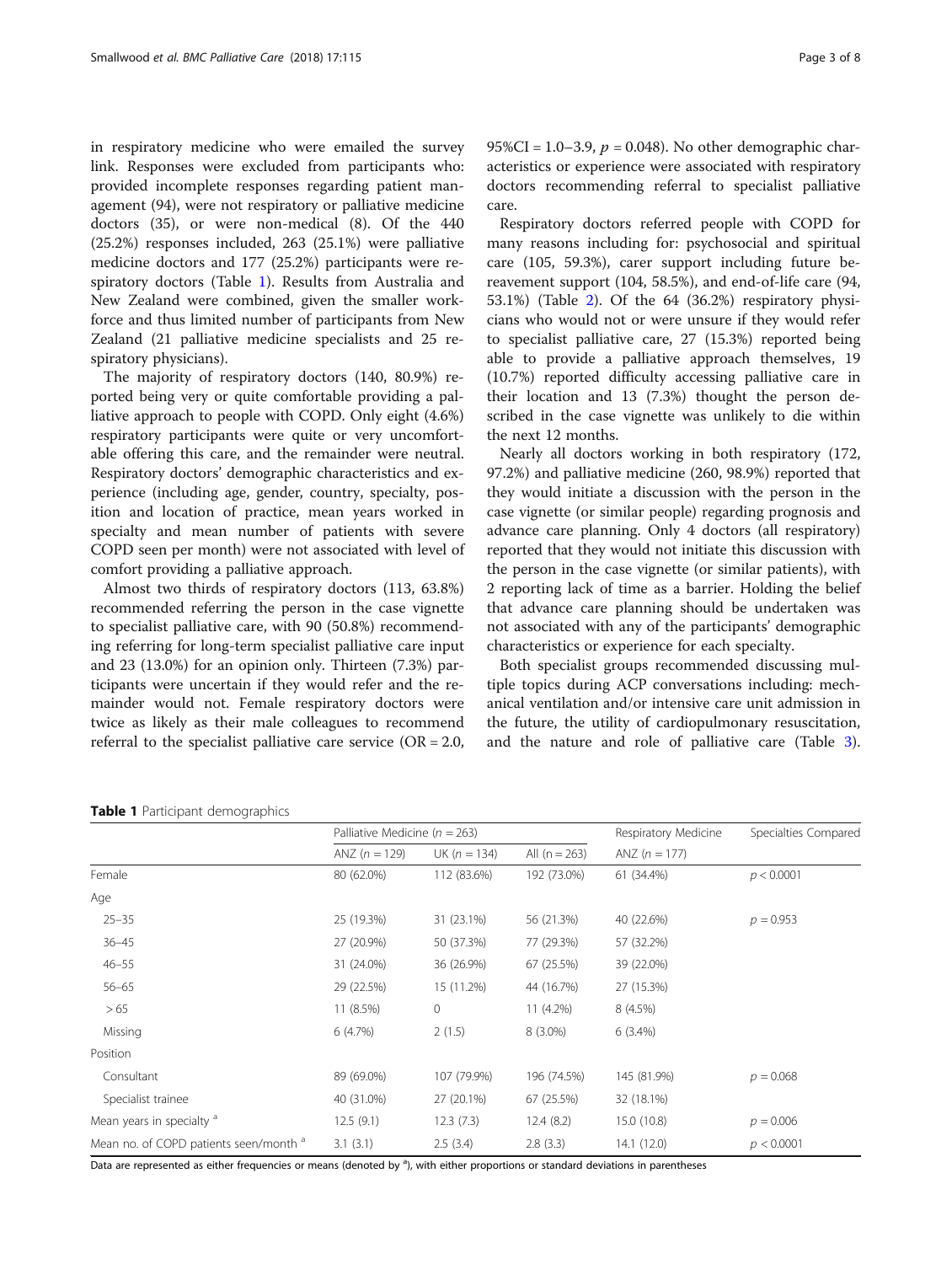<span id="page-3-0"></span>

| Reasons for referring COPD patients to palliative care                       | $N = 113^a$ |
|------------------------------------------------------------------------------|-------------|
| For holistic care including psychosocial and<br>spiritual care               | 105 (59.3%) |
| For carer support including future bereavement<br>support                    | 104 (58.8%) |
| For future end-of-life care                                                  | 94 (53.1%)  |
| To access community palliative care                                          | 92 (52.0%)  |
| To access respite care                                                       | 78 (44.1%)  |
| For management of symptoms including<br>breathlessness                       | 75 (42.4%)  |
| For completion of advance care planning                                      | 63 (36.2%)  |
| Reasons for not referring COPD patients to<br>palliative care                | $N = 64^b$  |
| I am capable of providing generalist palliative<br>care myself               | 27 (15.3%)  |
| Palliative care services are difficult to access<br>in my location           | 19 (10.7%)  |
| I do not think the patient might die in<br>the next 12 months                | 13 (7.3%)   |
| I do not want the patient to feel abandoned<br>by me                         | $7(4.0\%)$  |
| The patient does not require specialist palliative<br>care yet               | 6(3.4%)     |
| I do not want to take away the patient's hope                                | 4(2.3%)     |
| Previously have not found palliative care<br>teams helpful for COPD patients | 3(1.7%)     |

Data are represented as frequencies with proportions of the total group ( $n =$ 177) in parentheses

<sup>a</sup>Only participants who said they would refer to palliative care were directed to answer this question

b Only participants who said they would NOT/were unsure regarding referral to palliative care were directed to answer

Palliative medicine doctors were significantly more likely to recommend discussing: what palliative care is and whether indicated ( $p < 0.0001$ ), what death and dying might be like from COPD  $(p < 0.0001)$ , the likely prognosis ( $p = 0.004$ ) and changing treatment goals to aim for palliation ( $p = 0.028$ ).

Many themes were identified in the extensive free text comments participants wrote, including that specialists believed current palliative care arrangements for people with advanced COPD are inadequate and fragmented:

"(This is a) difficult and big problem, and an area that clearly requires greater investment into formal palliative care services for this patient group, and greater formal systems of collaboration between respiratory physicians, palliative care teams, and community health providers." [Respiratory Medicine Specialist number 13, ANZ]

Fear of palliative care by both clinicians and patients was also noted as an issue:

"Of our palliative care patients I think they have the greatest number of unmet needs, but often they or their clinicians are fearful of what palliative care entails." [Palliative Medicine Specialist number 39, ANZ]

There was also concern that both people with COPD and their caregivers experience issues such as anxiety:

"COPD is hard to palliate. Patients find the exacerbations distressing and panic inducing. This also contributes to carer anxiety." [Palliative Medicine Specialist number 62, UK]

Additionally, limited available support from palliative care services currently was highlighted as an issue.

"Unfortunately our local palliative care service is under-resourced to support similar patients to this due to the frequent longevity of their needs. This is likely to be a growing problem in the future." [Respiratory Medicine Specialist number 71, ANZ]

Finally, both respiratory and palliative medicine physicians raised concerns regarding each other's knowledge and practices.

"Palliative care physicians manage this (COPD patients) very poorly." [Respiratory Medicine Specialist number 4, ANZ]

"It's end organ disease - we need to enable respiratory physicians to manage their patients in all phases of the illness, and use consultative services when necessary, rather than 'handing over' care to palliative care when goals of care are palliative." [Palliative Medicine Specialist number 57, UK]

## **Discussion**

Recent international surveys of respiratory doctors have examined referral practices to specialist palliative care in the context of organisation of current service models, availability and local health policies [\[21](#page-6-0), [30](#page-7-0), [31\]](#page-7-0). In this large, multi-national study spanning three countries, in addition to examining recognised barriers to referring to specialist palliative care, we also uniquely identified that the majority of respiratory doctors are comfortable providing a palliative approach, but also recognise the role of specialist palliative care for people with advanced COPD. Additionally, both respiratory and palliative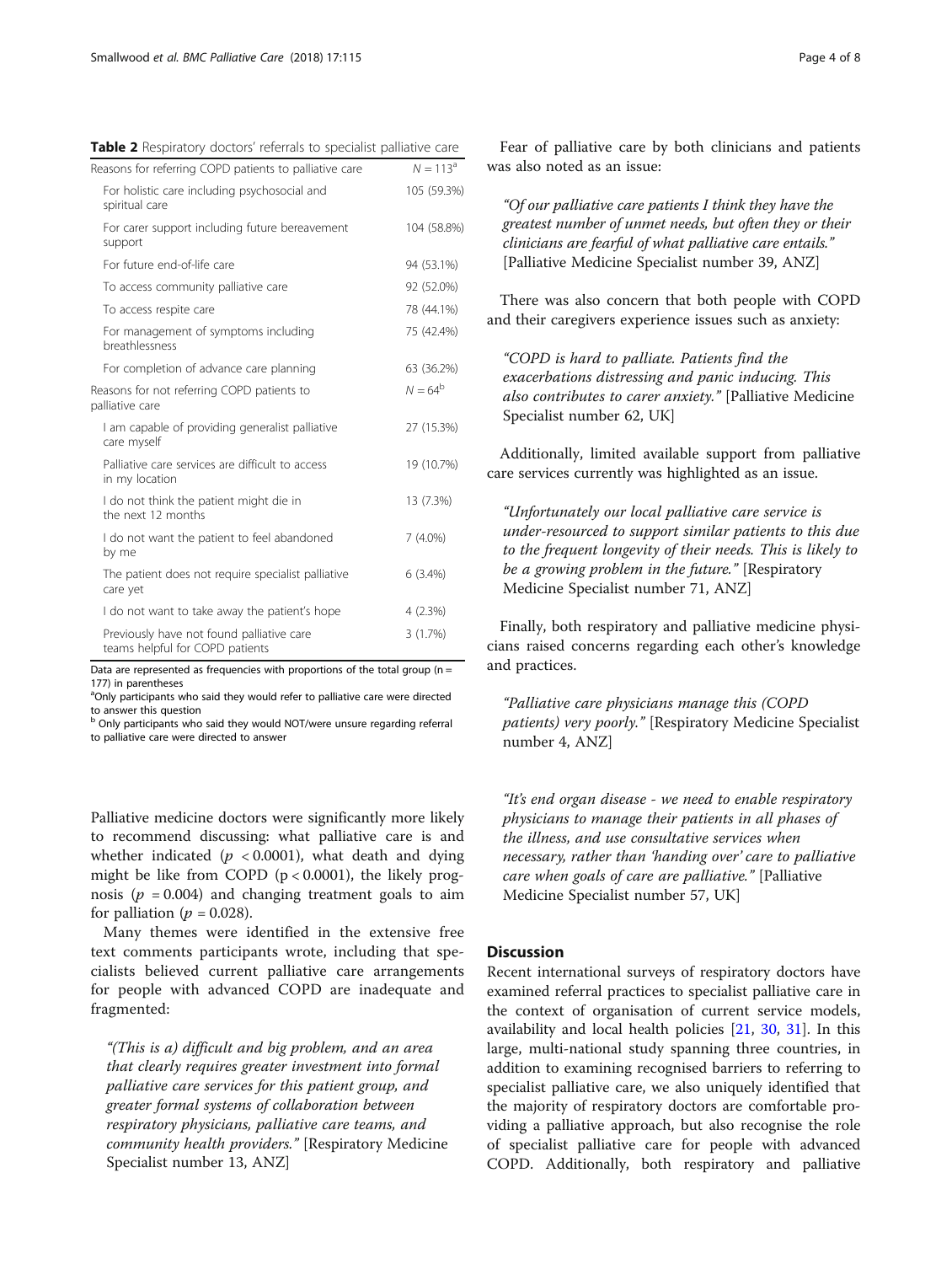## <span id="page-4-0"></span>Table 3 Recommended ACP discussion topics

|                                                                     | Resp Med     | Pall Med    |
|---------------------------------------------------------------------|--------------|-------------|
| ACP topics                                                          |              |             |
| The utility of CPR in the future                                    | 159 (89.8%)  | 249 (94.7%) |
| Mechanical ventilation and/or ICU admission in the future           | 164 (92.7%)  | 241 (91.6%) |
| What palliative care is and if this is indicated                    | 139 (78.5%)  | 246 (93.5%) |
| What death and dying might be like from COPD                        | 97 (54.8%)   | 200 (76.0%) |
| The likely prognosis in months and years                            | 100 (56.5%)  | 191 (72.6%) |
| Changing treatment goals to be palliative                           | 111 (62.7%)  | 191 (72.6%) |
| Appointing a medical power of attorney or substitute decision maker | 123 (69.5%)  | 185 (70.3%) |
| Other treatment limitations                                         | 4(2.3%)      | 20 (7.6%)   |
| Other suggested topics                                              |              |             |
| Desired place of future care (home/hospital/hospice)                | 0            | 39 (14.8%)  |
| Desired place of death                                              | $\mathbf{0}$ | 37 (14.1%)  |
| The patient's goals, values, wishes, hopes & fears                  | $2(1.1\%)$   | 27 (10.3%)  |
| Ascertain the patient's understanding and knowledge first           | 3(1.7%)      | 4 (1.5%)    |
| Patient led discussion                                              | $\Omega$     | 22 (8.4%)   |
| Future wishes regarding antibiotics                                 | 3(1.7%)      | 10 (3.8%)   |
| Future wishes regarding NIV                                         | 3(1.7%)      | $9(3.4\%)$  |
| Advance treatment directives                                        | 0            | 12 (4.6%)   |
| Making a will or arranging affairs                                  | 1(0.6%       | 7(2.7%)     |

Data are represented as frequencies with proportions of the total group ( $n = 177$ ) in parentheses

CPR Cardiopulmonary resuscitation, ICU Intensive Care Unit, NIV Non-invasive ventilation

medicine doctors acknowledge the importance of ACP discussions and identify similar key topics to discuss. However, current working models are considered inadequate with insufficient communication and collaboration between the many health professionals often involved in caring for people with advanced COPD.

## Attitudes to palliative care

The vast majority of respiratory doctors from Australia and New Zealand, including doctors in specialist training, reported being very or quite comfortable providing a palliative approach to people with COPD. This finding is novel and may partly explain why people with COPD are infrequently referred to specialist palliative care services in Australia [\[15](#page-6-0), [17\]](#page-6-0). Interestingly few participants in this study reported poor access to specialist palliative care services as an obstacle to referring COPD patients. By contrast respiratory physicians in the UK, Netherlands, and Sweden have cited lack of access to specialist palliative care services as an important barrier for people with COPD [[32](#page-7-0)]. Instead, in this study participants highlighted that whilst specialist palliative care services were available, these services did not have the capacity or experience to manage advanced COPD patients, and importantly established relationships between respiratory and palliative medicine were absent.

Senior doctors' attitudes to specialist palliative care have been described as a barrier to referring people with cancer to these services [\[33\]](#page-7-0). However, the majority of respiratory doctors in our study recognised the benefits of referring people with advanced COPD to specialist palliative care. However, some respiratory doctors focussed on the prognosis and limited survival, as opposed to patients' needs when considering referral to specialist palliative care. Notably female doctors were considerably more likely to recommend referral to specialist palliative care. Likewise, when Australian junior doctors within their first five years of qualifying were surveyed (using this same questionnaire) regarding their knowledge and experiences managing people with advanced COPD, female trainees were approximately three times more likely to suggest referring to palliative care than male trainees [[34\]](#page-7-0). This consistent finding requires further investigation to understand the reasons behind this difference in female doctors' reported practices.

The principle reasons for referring to specialist palliative care in this survey were for access to psychosocial and spiritual care, carer support including bereavement support, and end-of-life care. A survey of British respiratory physicians also identified that the main reasons for seeking specialist palliative care for people with chronic lung diseases were for end-of-life care (63%) and psychological support (70%) [\[21\]](#page-6-0). Likewise, Australian junior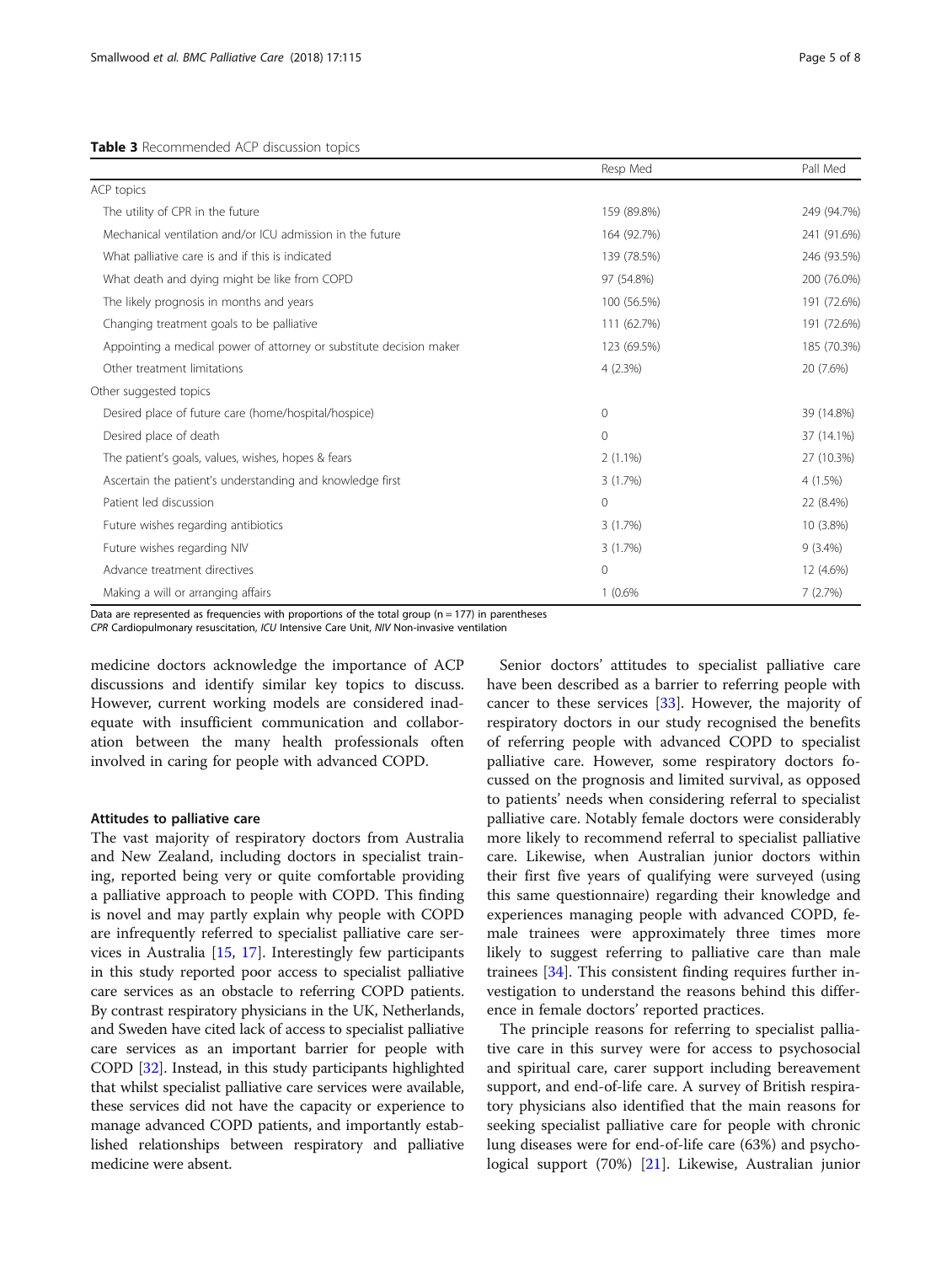doctors reported referring people with COPD to specialist palliative care to access community palliative care input (54%) and end-of-life care (45%) [[34](#page-7-0)]. However, in the current study, respiratory doctors less commonly recommended referral for symptom management (42%), compared to 63% of British respiratory physicians and 62% of Australian junior doctors who referred for this reason [[21](#page-6-0), [34\]](#page-7-0). This would suggest that the ANZ respiratory doctors surveyed in this study not only feel comfortable providing a palliative approach, but also have greater confidence in managing difficult symptoms such as chronic breathlessness. However, there remains a significant need for specialist palliative care for people with COPD, particularly for psychosocial and existential support, addressing communication needs and for bereavement support of carers [[11\]](#page-6-0).

#### Advance care planning

The significant need for good communication and ACP in people with COPD and their carers is well-described [[35,](#page-7-0) [36](#page-7-0)], and in this study was almost universally recognised. The responsibility for ACP rests with respiratory doctors as suggested by the majority of respondents in this study. Notably, while both specialties suggested similar topics should be covered within ACP and that it may involve several discussions, palliative medicine doctors were more likely to address challenging topics such as death and dying, prognosis, treatment limitations and place of future care as part of these discussions. Similarly, palliative medicine doctors recommended patient-led ACP discussions. Both specialties therefore report being engaged with ACP and their different approaches and skills appear to be complementary over the series of ACP conversations a patient may require. Therefore ideally respiratory doctors should initiate these discussions, and palliative medicine doctors can then develop and expand the conversation as the illness progresses and according to each person's needs and wishes.

#### Models of care

Confidence providing a palliative approach, managing difficult symptoms such as chronic breathlessness and awareness regarding the importance of ACP in people with advanced COPD does not necessarily translate into practice. A number of authors have documented the significant unmet palliative care needs reported by COPD patients [[35\]](#page-7-0) and the infrequent engagement in ACP discussions [[21,](#page-6-0) [22](#page-6-0), [25,](#page-6-0) [35,](#page-7-0) [37](#page-7-0)], suggesting a mismatch between our participants' responses and actual day-to-day clinical practice. Therefore it is not lack of awareness or confidence that is preventing clinicians from addressing the significant needs of people with advanced COPD. While lack of time may be a barrier, participants in this study raised concerns regarding the educational needs of doctors in each specialty and highlighted that current models of care are fragmented, with little collaboration between respiratory medicine, palliative medicine or primary care. Accessible, integrated, multi-disciplinary services, which embrace collaboration, trust and bi-directional education and support between both respiratory medicine and palliative care may overcome some of these issues [\[38](#page-7-0)]. Such integrated services include the Melbourne Advanced Lung Disease Service [\[39](#page-7-0)], and the London Breathlessness Support Service [[40](#page-7-0)], both of which have demonstrated improved outcomes for people with COPD. However, larger, multi-site trials are required to fully assess these new models of care.

This study has some limitations. We had intended to survey British respiratory physicians, however, the British Thoracic Society declines to disseminate research surveys to its members. The response rate in this study, whilst similar to other online surveys of physicians [[41](#page-7-0)– [43\]](#page-7-0), was low, thus limiting the generalisability of our findings. However, the gender and age characteristics of participants in this study were representative of the workforce demographics in all three countries [[14,](#page-6-0) [17](#page-6-0), [44](#page-7-0)–[46](#page-7-0)]. Additionally, surveys require respondents to make black and white decisions to hypothetical scenarios, whereas in clinical practice these issues are not absolutely clear, instead requiring careful consideration.

#### Conclusions

Both respiratory and palliative medicine doctors recognised the significant palliative care and ACP needs of people with advanced COPD. Respiratory doctors reported being comfortable providing a palliative approach and acknowledged the role of both specialist palliative care and ACP, yet in reality people with advanced COPD rarely access these elements of care. Additionally, current models of care for people with COPD were considered inadequate and fragmented. Collaboration, trust, and bi-directional education between respiratory and palliative medicine, perhaps through integrated, multidisciplinary services, are urgently required to address the unmet needs of people with advanced COPD.

#### Abbreviations

ACP: Advance care planning; ANZ: Australia and New Zealand; COPD: Chronic obstructive pulmonary disease

#### Acknowledgements

The authors would like to thank: Prof Danny Liew for initial suggestions regarding the questionnaire design; A/Prof Brian Le, A/Prof Lutz Beckert and Dr. Amanda Landers for providing local workforce data. We also thank the Thoracic Society of Australia and New Zealand, the Australian and New Zealand Society of Palliative Medicine, and the Association for Palliative Medicine of Great Britain and Ireland for supporting and distributing the survey to their members. We gratefully acknowledge the organisers of the following meetings who allowed us to distribute paper copies of the survey to attendees: the 13th Australian Palliative Care Conference (2015), the 3rd Australian Palliative Care Research Colloquium (2015), the Victorian Palliative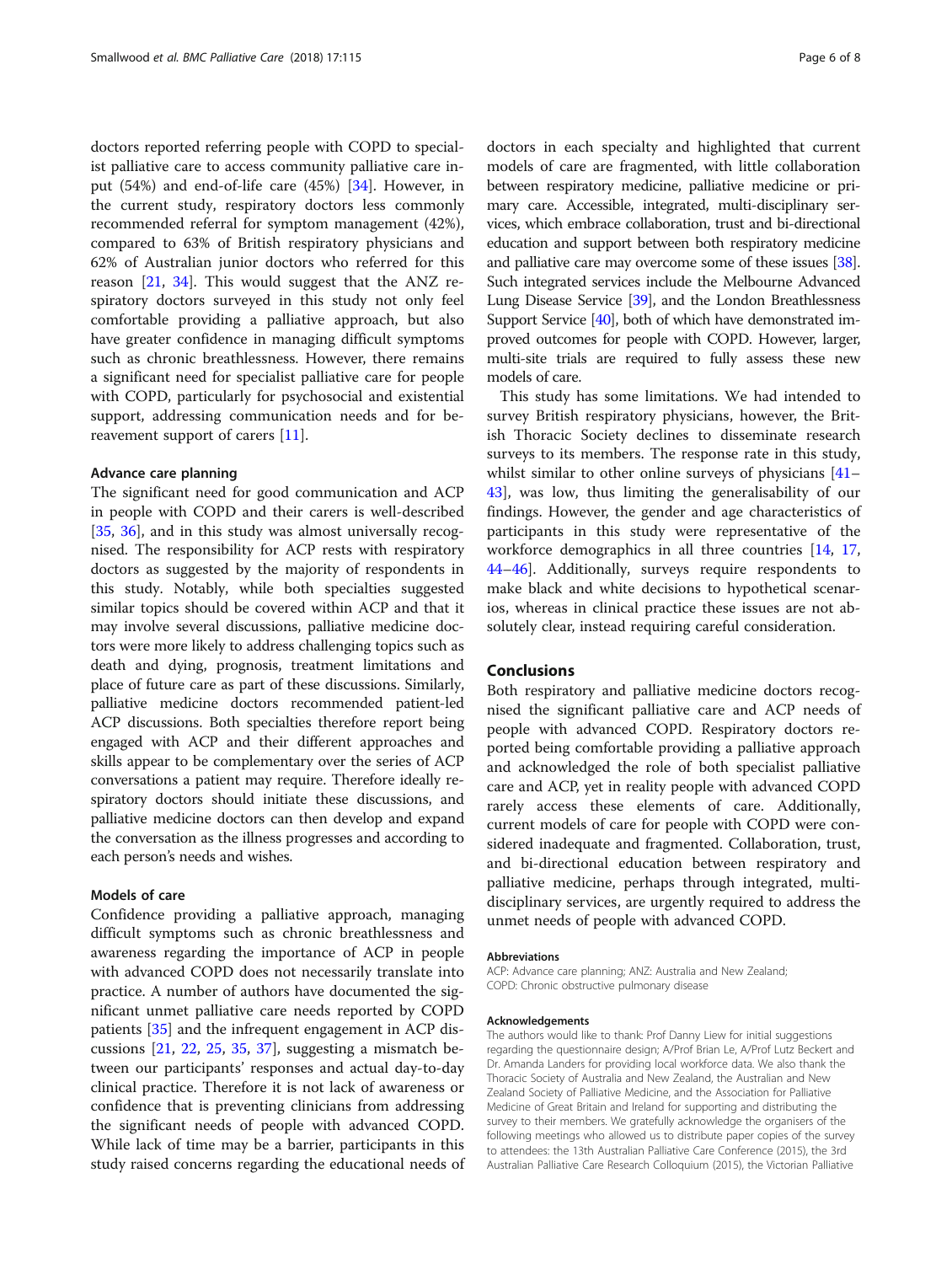#### <span id="page-6-0"></span>Funding

Palliative Care Research Network provided research funding as a PhD scholarship for Dr. Natasha Smallwood. The funding body was not involved in any part of the study design, data collection, analysis or interpretation, or in writing the manuscript.

#### Availability of data and materials

The datasets used and/or analysed during the current study are available from the corresponding author on reasonable request.

#### Authors' contributions

NS conceived the idea for the study, designed all aspects of the study, conducted the research survey, and analysed the data. DC, SB, AS, LI, and JP all contributed to the study design and set up. NS wrote the first draft of the manuscript, with all authors commenting on and contributing to successive drafts of the manuscript. NS oversaw the entire research study and JP is the guarantor. All authors had full access to all of the study data and take responsibility for the integrity of the data, data analysis and presentation of the data in this manuscript. All authors have approved this manuscript for publication.

#### Ethics approval and consent to participate

Ethics approval was granted by the Melbourne Health Research Office (QA2014171). As this was health professional research study that did not collect sensitive data, it did not require review by a research ethics committee in the UK in 2015 [[29\]](#page-7-0). Consent to participate was implied by completion of the survey questionnaire.

#### Consent for publication

Not applicable.

#### Competing interests

Dr. Sara Booth is a member of the editorial board (Associate Editor) for BMC Palliative Care. The other authors declare that they have no competing interests.

## Publisher's Note

Springer Nature remains neutral with regard to jurisdictional claims in published maps and institutional affiliations.

#### Author details

<sup>1</sup>Department of Respiratory and Sleep Medicine, The Royal Melbourne Hospital, Melbourne, VIC 3050, Australia. <sup>2</sup>Department of Medicine (Royal Melbourne Hospital), University of Melbourne, Melbourne, VIC 3050, Australia. <sup>3</sup>IMPACCT - Improving Palliative, Aged and Chronic Care through Clinical Research and Translation, Faculty of Health, University of Technology Sydney, Ultimo, NSW, Australia. <sup>4</sup>University of Cambridge, Cambridge, UK.<br><sup>5</sup>Cambridge, University Hespitals NHS Foundation Trust, Cambridge <sup>5</sup> Cambridge University Hospitals NHS Foundation Trust, Cambridge, UK. 6 Palliative Medicine, St Vincent's Hospital and Victorian Comprehensive Cancer Centre, University of Melbourne, Melbourne, Australia. <sup>7</sup>St Vincent's Hospital, Victoria Parade, Melbourne, VIC 3065, Australia.

## Received: 31 July 2018 Accepted: 1 October 2018 Published online: 15 October 2018

#### References

- 1. GOLD, Global initiative for chronic obstructive lung disease (GOLD). Global strategy for the diagnosis, management and prevention of COPD (2018 report). Available from: <http://www.goldcopd.org>. Accessed June 2018. 2018.
- 2. Collaborators, G.B.D.C.R.D. Global, regional, and national deaths, prevalence, disability-adjusted life years, and years lived with disability for chronic obstructive pulmonary disease and asthma, 1990-2015: a systematic analysis for the global burden of disease study 2015. Lancet Respir Med. 2017;5(9): 691–706.
- National End of Life Care Programme/National End of Life Care Intelligence Network. Deaths from respiratory diseases: implications for end of life care in England. June 2011. <http://www.endoflifecare-intelligence.org.uk>. Accessed April 2017.
- 4. Australian Institute of Health and Welfare (AIHW): Poulos LM, Cooper SJ, Ampon R, Redell HK and Marks GB 2014. Mortality from asthma and COPD in Australia. Cat. no. ACM 30. Canberra: AIHW.
- 5. Abernethy AP, Currow DC, Frith P, Fazekas BS, McHugh A, Bui C. Randomised, double blind, placebo controlled crossover trial of sustained release morphine for the management of refractory dyspnoea. BMJ. 2003; 327(7414):523–8.
- 6. Blinderman CD, Homel P, Billings JA, Tennstedt S, Portenoy RK. Symptom distress and quality of life in patients with advanced chronic obstructive pulmonary disease. J Pain Symptom Manag. 2009;38(1):115–23.
- Johnson MJ, Yorke J, Hansen-Flaschen J, Lansing R, Ekstrom M, Similowski T, Currow DC. Towards an expert consensus to delineate a clinical syndrome of chronic breathlessness. Eur Respir J. 2017;49(5).
- 8. Johnson MJ, Bowden JA, Abernethy AP, Currow DC. To what causes do people attribute their chronic breathlessness? A population survey. J Palliat Med. 2012;15(7):744–50.
- 9. Hanania NA, Mullerova H, Locantore NW, Vestbo J, Watkins ML, Wouters EF, Rennard SI, Sharafkhaneh A. And C.L.t.I.P.S.E.s.i. evaluation of, Determinants of depression in the ECLIPSE chronic obstructive pulmonary disease cohort. Am J Respir Crit Care Med. 2011;183(5):604–11.
- 10. Kunik ME, Roundy K, Veazey C, Souchek J, Richardson P, Wray NP, Stanley MA. Surprisingly high prevalence of anxiety and depression in chronic breathing disorders. Chest. 2005;127(4):1205–11.
- 11. Disler RT, Green A, Luckett T, Newton PJ, Inglis S, Currow DC, Davidson PM. Experience of advanced chronic obstructive pulmonary disease: metasynthesis of qualitative research. J Pain Symptom Manag. 2014;48(6): 1182–99.
- 12. Lanken PN, Terry PB, Delisser HM, Fahy BF, Hansen-Flaschen J, Heffner JE, Levy M, Mularski RA, Osborne ML, Prendergast TJ, Rocker G, Sibbald WJ, Wilfond B, Yankaskas JR, Force ATSE-o-LCT. An official American Thoracic Society clinical policy statement: palliative care for patients with respiratory diseases and critical illnesses. Am J Respir Crit Care Med. 2008;177(8):912–27.
- 13. Palliative Care Australia. Service provision in Australia: a planning quide. 2003. 2nd edition. [http://palliativecare.org.au/wp-content/uploads/2015/07/](http://palliativecare.org.au/wp-content/uploads/2015/07/Palliative-Care-Service-Provision-in-Australia-a-planning-guide.pdf) [Palliative-Care-Service-Provision-in-Australia-a-planning-guide.pdf](http://palliativecare.org.au/wp-content/uploads/2015/07/Palliative-Care-Service-Provision-in-Australia-a-planning-guide.pdf). Accessed 18/03/18.
- 14. Australian Institue of Health and Welfare. 2017. Medical practitioners workforce 2015. [http://www.aihw.gov.au/reports/workforce/medical](http://www.aihw.gov.au/reports/workforce/medical-practitioners-workforce-2015/contents/what-types-of-medical-practitioners-are-there)[practitioners-workforce-2015/contents/what-types-of-medical-practitioners](http://www.aihw.gov.au/reports/workforce/medical-practitioners-workforce-2015/contents/what-types-of-medical-practitioners-are-there)[are-there](http://www.aihw.gov.au/reports/workforce/medical-practitioners-workforce-2015/contents/what-types-of-medical-practitioners-are-there). Accessed 10/11/17.
- 15. Rosenwax L, Spilsbury K, McNamara BA, Semmens JB. A retrospective population based cohort study of access to specialist palliative care in the last year of life: who is still missing out a decade on? BMC Palliat Care. 2016;15:46.
- 16. Rush B, Hertz P, Bond A, McDermid RC, Celi LA. Use of palliative Care in Patients with end-Stage COPD and receiving home oxygen: National Trends and barriers to Care in the United States. Chest. 2017;151(1):41–6.
- 17. Australian Institute of Health and Welfare (AIHW). 2017. Palliative care services in Australia. [http://www.aihw.gov.au/reports/palliative-care-services/](http://www.aihw.gov.au/reports/palliative-care-services/palliative-care-services-in-australia/contents/palliative-care-workforce) [palliative-care-services-in-australia/contents/palliative-care-workforce.](http://www.aihw.gov.au/reports/palliative-care-services/palliative-care-services-in-australia/contents/palliative-care-workforce) Accessed 10/11/17. 2017.
- 18. Bloom CI, Slaich B, Morales DR, Smeeth L, Stone P, Quint JK. Low uptake of palliative care for COPD patients within primary care in the UK. Eur Respir J. 2018;51(2).
- 19. Luddington L, Cox S, Higginson I, Livesley B. The need for palliative care for patients with non-cancer diseases: a review of the evidence. Int J Palliat Nurs. 2001;7(5):221–6.
- 20. Heffner JE, Fahy B, Hilling L, Barbieri C. Attitudes regarding advance directives among patients in pulmonary rehabilitation. Am J Respir Crit Care Med. 1996;154(6 Pt 1):1735–40.
- 21. Partridge MR, Khatri A, Sutton L, Welham S, Ahmedzai SH. Palliative care services for those with chronic lung disease. Chron Respir Dis. 2009;6(1):13–7.
- 22. Smallwood N, Taverner J, Bartlett C, Ross L, Irving L, Philip J. Palliation of patients with Chronic Obstructive Pulmonary Disease (COPD). Eur Respir J. 2016;48(Suppl. 60):3767.
- 23. Lunney JR, Lynn J, Foley DJ, Lipson S, Guralnik JM. Patterns of functional decline at the end of life. JAMA. 2003;289(18):2387–92.
- 24. Murray SA, Kendall M, Boyd K, Sheikh A. Illness trajectories and palliative care. BMJ. 2005;330(7498):1007–11.
- 25. Knauft E, Nielsen EL, Engelberg RA, Patrick DL, Curtis JR. Barriers and facilitators to end-of-life care communication for patients with COPD. Chest. 2005;127(6):2188–96.